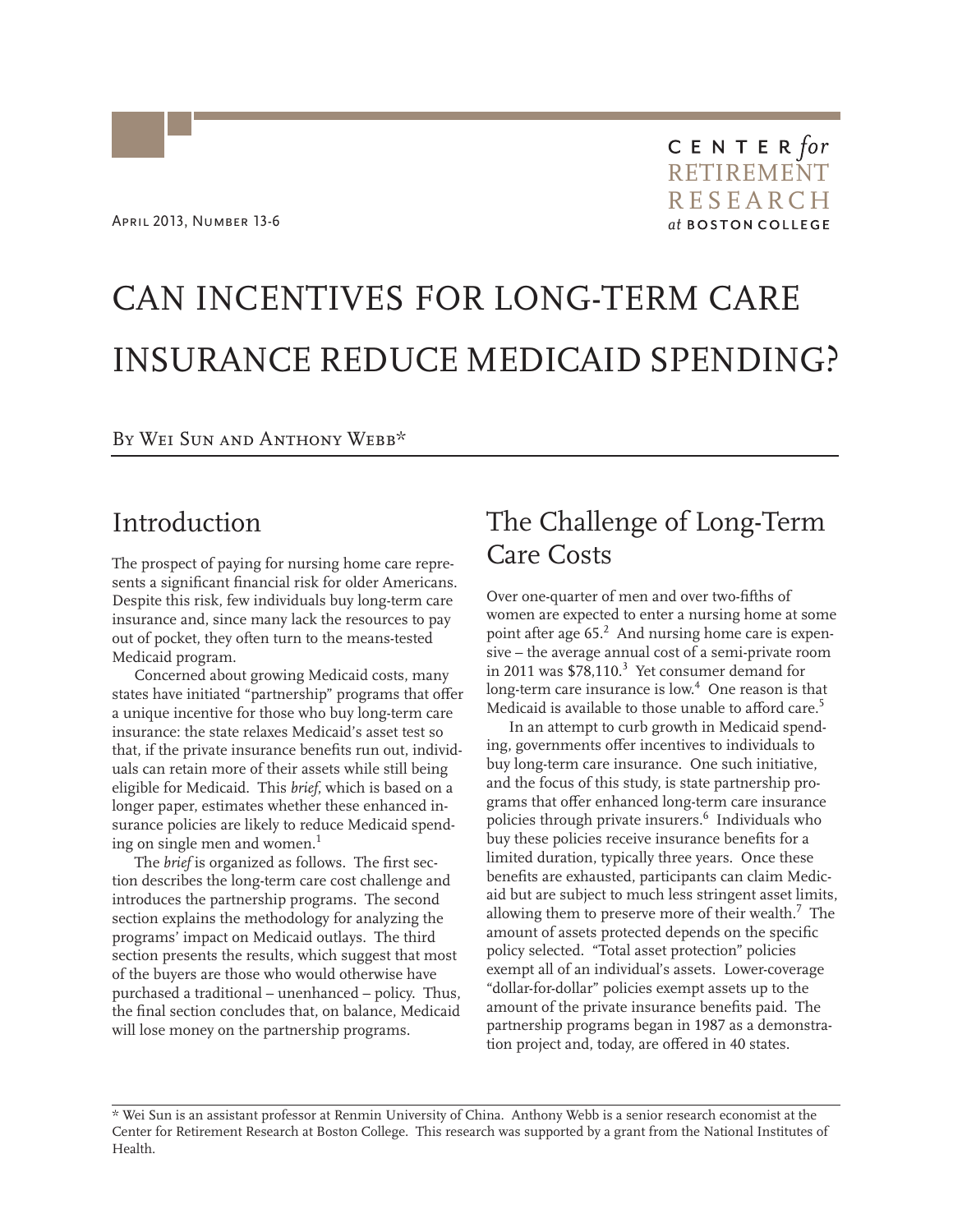Many believe that the partnership programs reduce Medicaid spending.<sup>8</sup> But it is equally possible that the programs mainly attract higher income individuals who would have bought insurance anyway. Therefore, using Medicaid to "top up" these individuals' insurance coverage could end up costing Medicaid more.<sup>9</sup> The study summarized here addresses this issue, examining how the programs affect Medicaid spending for single individuals.

# Methodology

The analysis uses numerical optimization techniques to first evaluate whether it is in the financial interest of single men and women to purchase traditional long-term care insurance. Couples are excluded, because the computations required are much more extensive. The enhanced policies offered through the partnership program are then introduced into the model to determine how they affect decisions to buy insurance and how the resulting decisions affect Medicaid costs.

The analysis models the decisions of single men and women from the 10<sup>th</sup> through the 90<sup>th</sup> percentile of the wealth distribution. Each individual has three options: buy no insurance coverage at all, purchase a traditional long-term care insurance policy, or purchase an enhanced policy. The model includes four types of traditional policies and three types of enhanced policies but, for ease of reporting, the results described below will cover one type of each policy – a traditional policy that provides three years of coverage at a daily rate of \$158; and an enhanced policy with the same benefits plus the dollar-for-dollar protection from Medicaid's asset test equal to the amount of the policy benefits.<sup>10</sup>

## Results

The results are discussed in three steps. The first step is to identify the type of individuals who will optimally choose to buy a traditional or enhanced policy. The second step is to determine how the type of buyer can affect Medicaid's costs. The final step brings the two strands together by estimating the total percentage of individuals, by wealth and gender, who would buy the enhanced policies and the net effects on Medicaid spending.

#### *Who Is Likely to Buy Enhanced Policies?*

Consistent with prior research, this analysis finds that whether it is optimal for an individual to buy coverage is heavily influenced by both wealth and gender. Individuals with low wealth place little value on insurance coverage because much of the cost of their care would otherwise be paid for by Medicaid, while high-wealth individuals, who must pay out-of-pocket for their care, place a higher value on insurance. Women, who are more likely to need nursing home care, also place a higher value on long-term care insurance than men. $^{11}$ 

Figure 1 shows estimates – for both traditional and enhanced policies – of how people value different options, defined as the minimum lump sum that the individual would be willing to pay at age 65 for the right to purchase a long-term care insurance policy at market premiums. A positive willingness to pay means that the value of the policy to the individual exceeds the cost of the premiums. A negative willingness to pay means that the value of the policy is less than the cost of the premiums. A few significant findings emerge from this analysis. First, those in the bottom half of the wealth distribution would not buy either type of policy as their willingness to pay is below  $$0.<sup>12</sup>$  Second, among those who place some value on long-term care insurance, willingness to pay for the enhanced policy is consistently higher than for the traditional policy, indicating that individuals value protection against the risk of requiring more than

Figure 1. Willingness to Pay for Long-Term Care Insurance by Policy Type, Gender, and Wealth

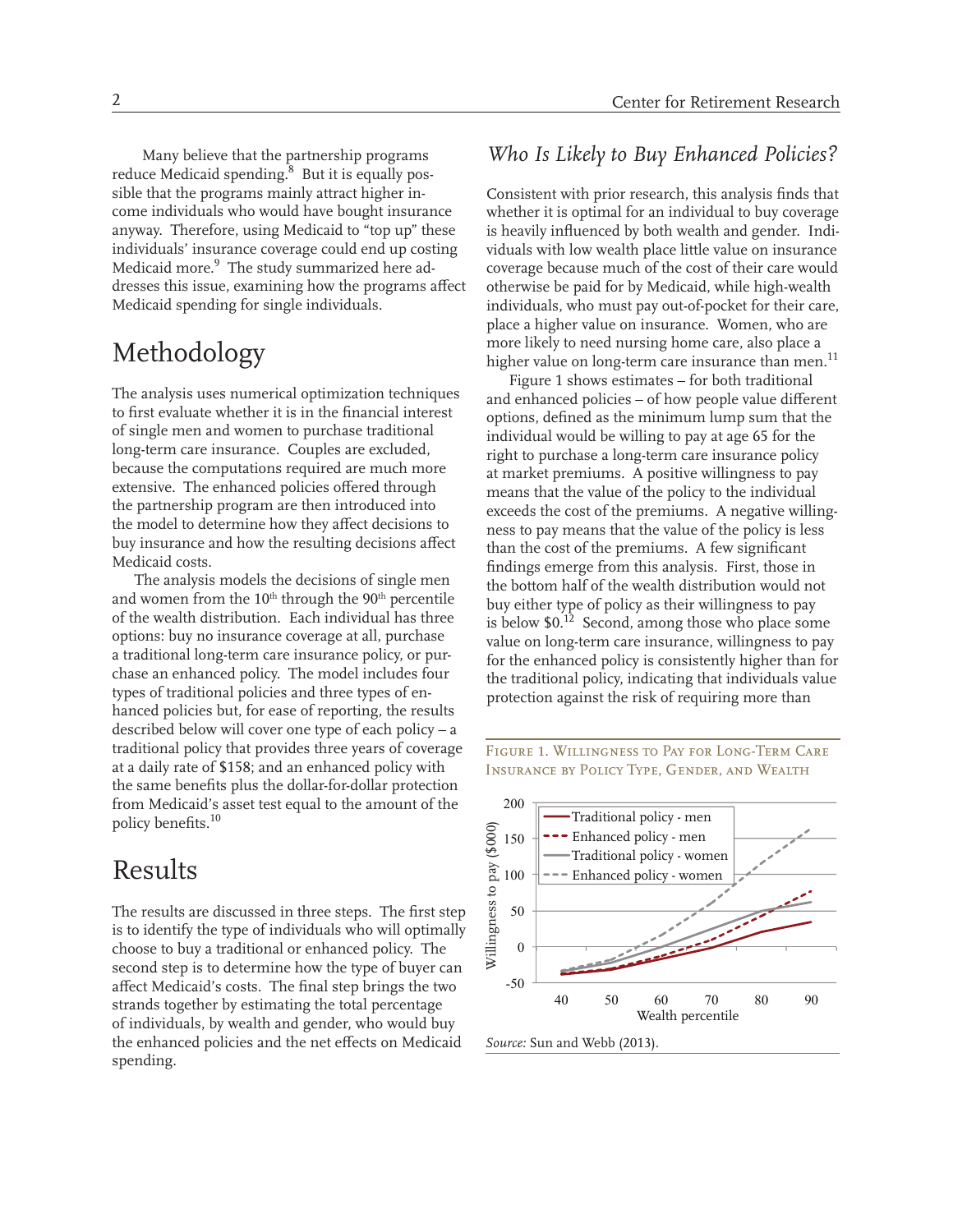three years of care. Finally, as expected, middle- and upper-wealth women have a higher willingness to pay than men, particularly for the enhanced policy.

## *How Does the Type of Buyer Affect Medicaid Spending?*

Individuals' decisions on long-term care insurance can substantially influence Medicaid's costs. These decisions include both whether to buy a policy and, if so, what type of policy. Table 1 shows estimates, for single men, of how these decisions affect Medicaid's cost burden, defined as Medicaid outlays as a percentage of the present value of an individual's total long-term care costs. The first three columns each cover a distinct decision: those who do not buy any coverage, those who buy a traditional policy covering three years at a daily rate of \$158, and those who buy an enhanced policy with the equivalent private insurance benefits.

#### Table 1. Medicaid's Share of Long-Term Care Costs for Men, by Type of Insurance Coverage and Wealth Decile

| Wealth           | N <sub>o</sub> | Traditional | Enhanced |
|------------------|----------------|-------------|----------|
| decile           | policy         | policy      | policy   |
|                  | (1)            | (2)         | (3)      |
| 20 <sup>th</sup> | 89.4%          | 27.5 %      | 27.6 %   |
| 30 <sup>th</sup> | 82.3           | 24.1        | 24.4     |
| 40 <sup>th</sup> | 73.6           | 20.7        | 21.9     |
| 50 <sup>th</sup> | 63.3           | 17.7        | 20.6     |
| 60 <sup>th</sup> | 50.7           | 13.7        | 19.4     |
| 70 <sup>th</sup> | 36.5           | 8.6         | 18.2     |
| 80 <sup>th</sup> | 21.0           | 3.0         | 14.4     |
| 90 <sup>th</sup> | 7.8            | 0.3         | 7.8      |

*Source:* Sun and Webb (2013).

The main takeaways from Table 1 are as follows. It is always advantageous to Medicaid to have an *uncovered* individual buy either type of insurance policy, particularly individuals in the low end to the middle of the wealth distribution. This finding is apparent by comparing column 1 (no policy) to columns 2 (traditional policy) and 3 (enhanced policy). For

example, for a household at the 40<sup>th</sup> wealth percentile, having insurance coverage reduces Medicaid's share of spending from 74 percent to about 20 percent – over 50 percentage points. The reduction for higher wealth individuals, while much smaller, is also significant. However, from Medicaid's perspective, the situation changes if those who purchase an enhanced policy *would otherwise have bought a traditional policy*  (compare column 3 to column 2). In this case, an enhanced policy *increases* Medicaid spending – by insignificant amounts for low-wealth individuals, and by significant amounts for middle- and highwealth individuals, due to the cost of providing the asset protection subsidy. These results are even more pronounced for single women (who are not shown in the table).

## *What Is the Net Effect of Enhanced Policies on Medicaid Costs?*

The results for all wealth levels can be combined to estimate whether the enhanced policies produce any savings for Medicaid. As indicated above, the key issue is the nature of the purchaser – are the enhanced policies likely to attract individuals who would otherwise go without coverage ("new buyers") or those who would simply have bought a traditional policy ("switchers")? And what is the wealth and gender of the buyers?

According to the optimization model analysis, the enhanced policies would persuade only a modest number of new buyers to purchase coverage - an additional 5 percent of men and 4 percent of women. For these first-time buyers, Medicaid's share of the expected costs declines by about \$5,000 per man and by nearly \$20,000 per woman. However, a much larger hare of those estimated to buy enhanced policies are s xpected to simply switch from a traditional policy – e about 30 percent of men and 40 percent of women. $^{13}$ And the switchers tend to be those with the highest wealth who would otherwise have paid most of their uninsured costs out-of-pocket; this tendency drives up the cost of the asset protection subsidy provided by the enhanced policies. The resulting cost increases to Medicaid for these switchers are about \$1,800 per man and over \$7,000 per woman. On balance, among those projected to buy enhanced policies, only 12 ercent are new buyers while 88 percent are switchers p (see Figure 2 on the next page).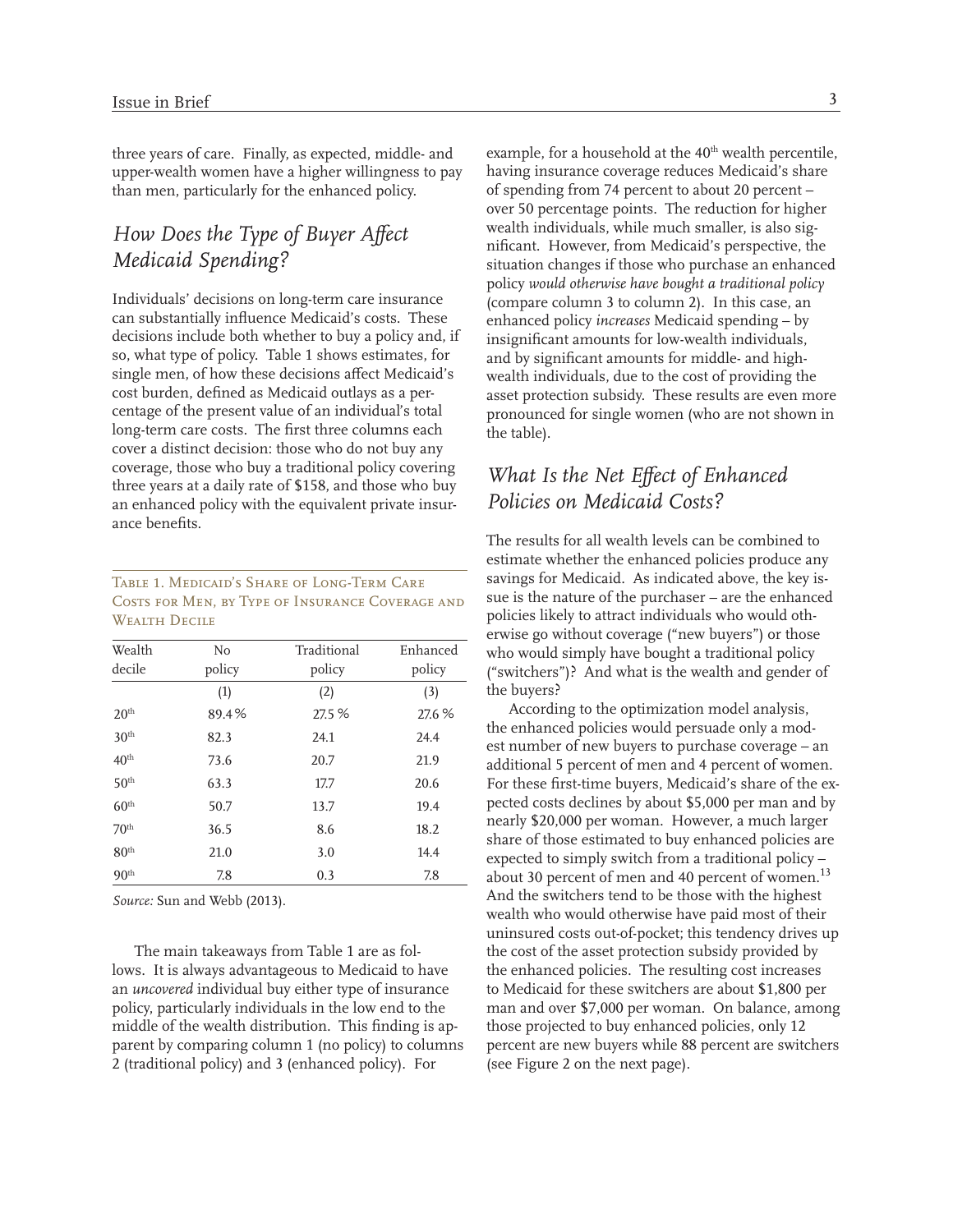



Given the very small percentage of new buyers, the cost savings to Medicaid are small compared to the additional costs associated with the subsidies provided to the switchers. Every dollar in reduced Medicaid spending on new purchasers requires additional costs for switchers of \$2.30 for single men and \$4.10 for single women (see Figure 3). So, on balance, enhanced policies lead to higher, not lower, Medicaid costs.

FIGURE 3. ESTIMATED COST OF SUBSIDIES TO MEDICAID per Dollar of Savings from New Buyers



*Source:* Sun and Webb (2013).

# Conclusion

State partnership programs were designed to encourage more people to buy long-term care insurance in order to shift some of Medicaid's rising expenditures to individuals and insurance companies. However, for single people, the above simulations indicate that the cost to Medicaid of the asset-protection subsidy exceeds any savings from those who are persuaded to buy insurance for the first time.

Two caveats to these estimates are warranted. First, it is possible that the partnership programs may increase the salience of the decision to buy longterm care insurance, leading to a greater increase in the percentage of new buyers than predicted by the model. Second, as noted, the results of this study are for single individuals only. The story for married couples might be different.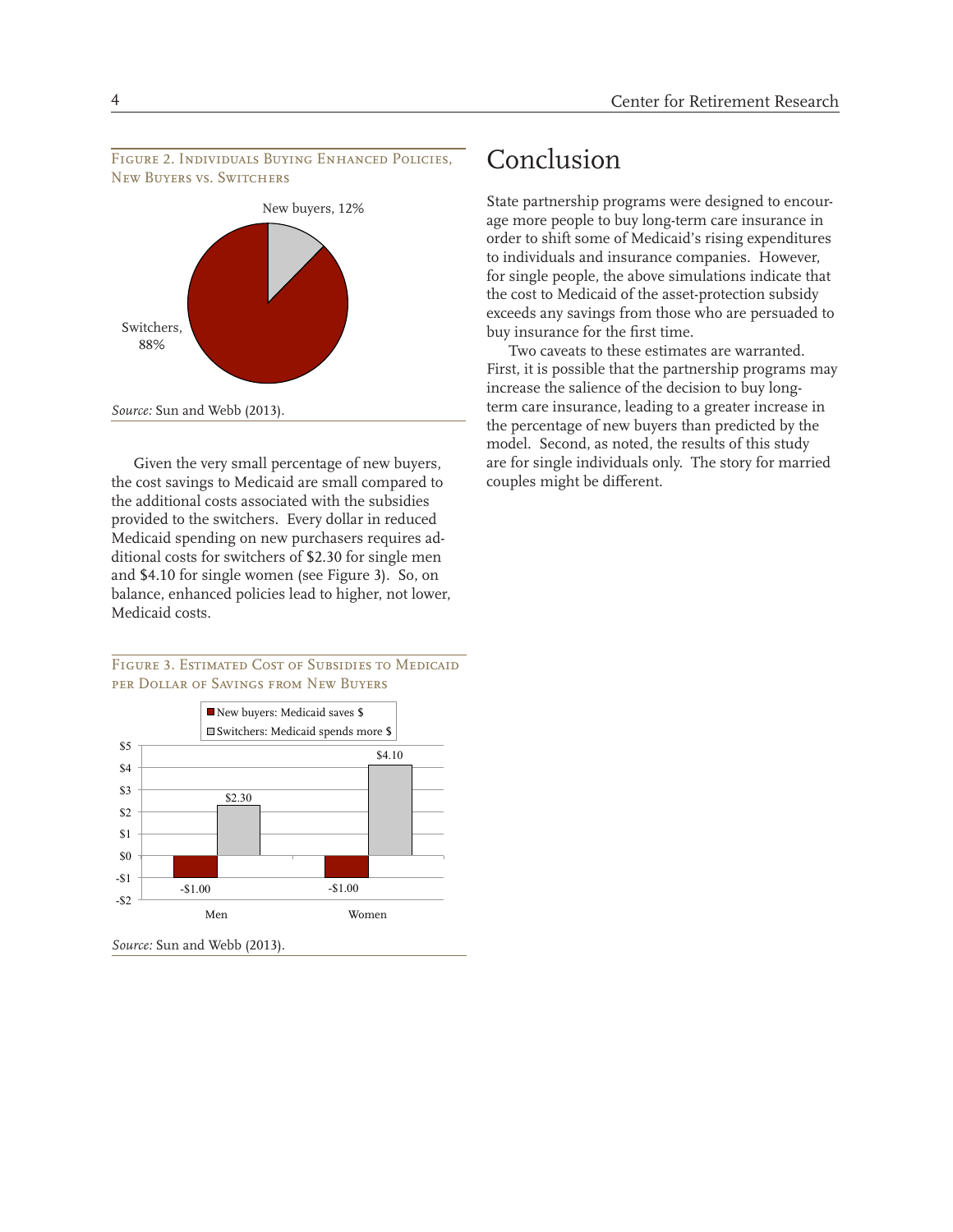## Endnotes

- 
- 
- 3 MetLife Market Institute (2012).

10 percent of individuals over age 60 had long-term hand over all his assets in order *not* to buy insurance. care insurance in 2000.

ing home. Pauly (1990) and Brown and Finkelstein (2008) find that Medicaid is likely a major reason for the low demand for private long-term care insurance.

6 Another approach is offering tax subsidies for buying long-term care insurance. However, previous studies (Goda 2011 and Courtemanche and He 2009) suggest that these subsidies have not been effective in reducing budgetary pressures, because any cost savings were more than offset by lost tax revenue from the subsidy.

7 Individuals must still meet Medicaid's income test to become eligible.

8 America's Health Insurance Plans (2007) estimated that the state programs could reduce Medicaid costs by \$6 billion per year by 2050, and the National Conference of State Legislatures (2013) reports that Connecticut's partnership program has saved \$3.75 million to date.

9 Evidence from prior studies suggests that the partnership programs may cost Medicaid more. Lin and Prince (2012) find, using data from the *Health and Retirement Study*, that most who purchase the policies are wealthy. Similarly, the U.S. Government Accountability Office (2005) reported that the majority of purchasers in California, Connecticut, and Indiana had relatively high assets and incomes.

10 For more details on the methodology, see Sun and Webb (2013).

1 Sun and Webb (2013). 11 Though women are more likely to need nursing home care due to their longer life expectancy, the 2 Brown and Finkelstein (2008). insurance policies are priced the same for both men and women, making them more attractive to women.

12 At low wealth percentiles, willingness to pay is 4 Brown and Finkelstein (2007) report that only about undefined, because the individual would be willing to

13 In reality, as noted earlier, only about 10 percent of 5 In 2011, individuals were required to contribute individuals are covered by long-term care insurance assets in excess of \$2,000 and monthly income in policies. The model in this study produces higher esexcess of \$704 for home health care or \$30 for a nurs- timates, as it is designed to consider optimal behavior.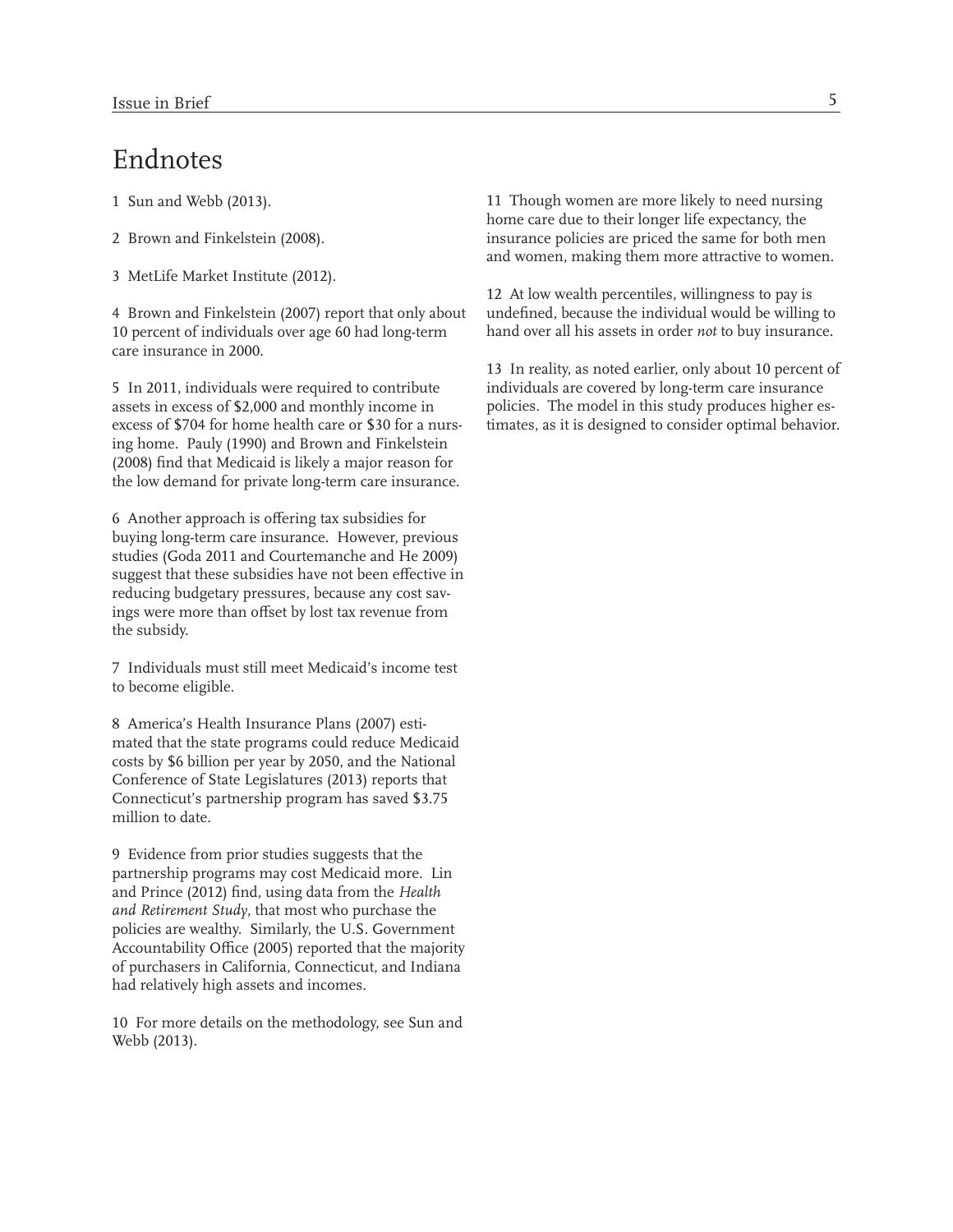- America's Health Insurance Plans. 2007. "Long-Term Sun, Wei and Anthony Webb. 2013. "Can Long-Term Care Insurance Partnership Sun, Wei and Anthony Webb. 2013. "Can Long-Term Consumers – Potential Savings for Federal and Coverage and Reduce Medicaid Costs?" Work-<br>State Government." Available at: http://www.ahip. ing Paper 2013-8. Chestnut Hill, MA: Center fo org/Savings-from-Expanded-Long-Term-Care- Retirement Research at Boston College. Partnerships.
- Brown, Jeffrey R. and Amy Finkelstein. 2008. "The *view of the Long-Term Care Partnership Program*. icaid and the Long-Term Care Insurance Market." *American Economic Review* 98(3): 1083-1102.
- Brown, Jeffrey R. and Amy Finkelstein. 2007. "Why Is the Market for Long-Term Care Insurance So Small?" *Journal of Public Economics* 91: 1967-1991.
- Courtemanche, Charles and Daifeng He. 2009. "Tax Incentives and the Decision to Purchase Long-Term Care Insurance." *Journal of Public Economics* 93: 296-310.
- Goda, Gopi Shah. 2011. "Do Tax Subsidies for Private Insurance Reduce Medicaid Costs? Evidence from the Market for Long-Term Care Insurance." *Journal of Public Economics* 95(7-8): 744-757.
- Lin, Haizhen and Jeffrey Prince. 2012. "The Impact of the Partnership Long-Term Care Insurance Program on Private Coverage and Medicaid Expenditures." Working Paper. Bloomington, IN: Indiana University Kelley School of Business, Department of Business Economics and Public Policy.
- MetLife Market Institute. 2012. "Market Survey of Long-Term Care Costs." New York, NY.
- National Conference of State Legislatures. 2013. "A Guide to Long-Term Care for State Policy Makers: The Long-Term Care Partnership Program." Washington, DC.
- Pauly, Mark V. 1990. "The Rational Non-Purchase of Long-Term Care Insurance." *Journal of Political Economy* 98(1): 153-168.
- Care Insurance Partnerships: New Choices for Care Insurance Partnership Programs Increase ing Paper 2013-8. Chestnut Hill, MA: Center for
	- U.S. Government Accountability Office. 2005. *Over-*Report # GAO-05-102 2 1R. Washington, DC.